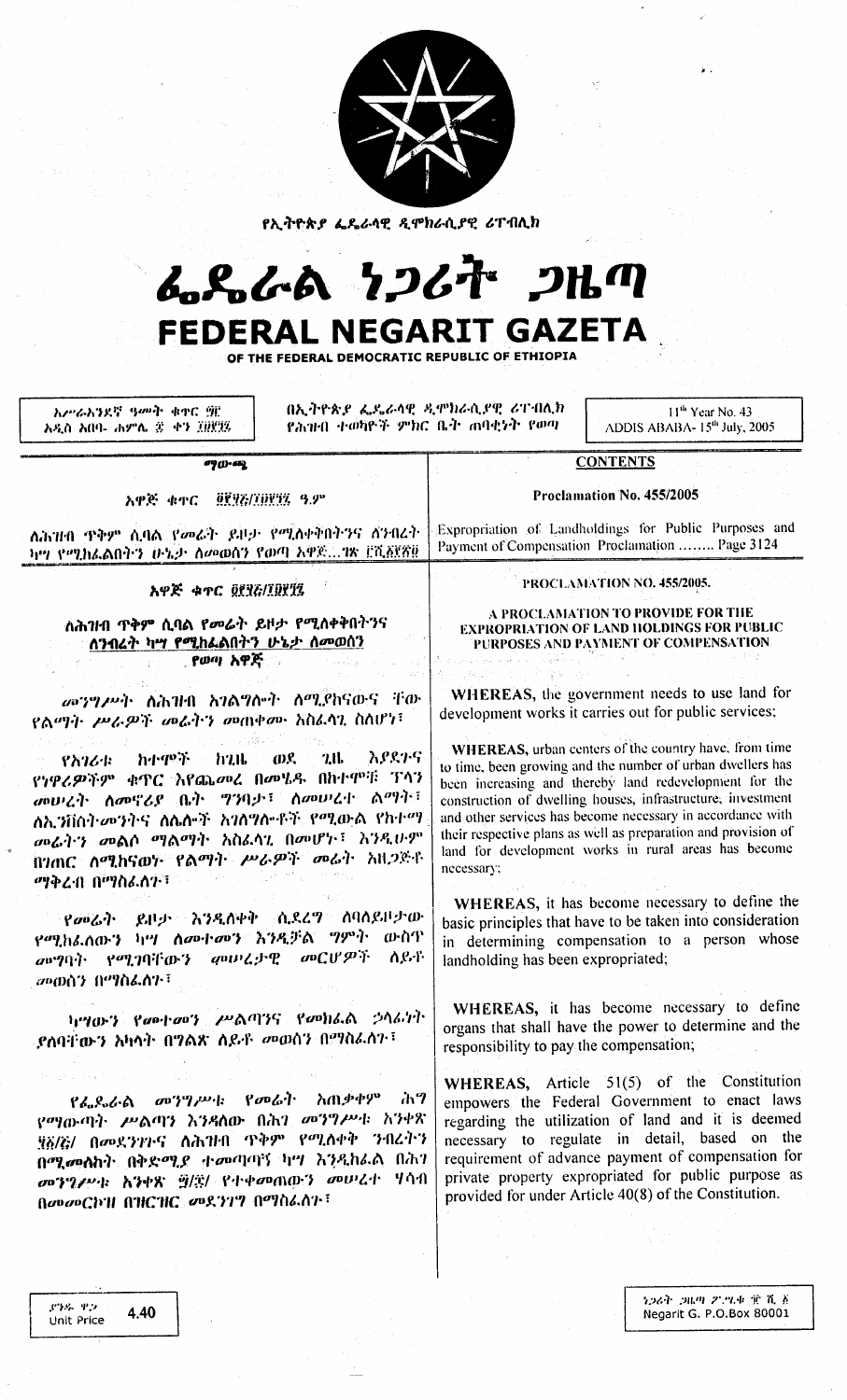EK.SYKG ፌዴራል ነጋሪት ጋዜጣ ቁዋር 90 ሐምሌ ድ. ቀን ፲፱፻፶፫ ዓ.ም 92.

በኢትዮጵያ ፌዴራላዊ ዲሞክራሲያዊ ሪፐብሊክ ሕገ  $\omega$ <sup>2</sup>/2 $\omega$ አንቀጽ  $\sigma$ <sub> $\sigma$ </sub> $\sigma$  $\sim$  $\sigma$  $\sim$ የሚከተለው  $97/6/$ 小田章本:

#### ክፍል አንድ ጠቅሳሳ

#### $\boldsymbol{\delta}$ . አጭር ርዕስ

ይህ አዋጅ "ለሕዝብ ጥቅም ሲባል የመራት ይዞታ የሚሰቀቅበትንና ሰንብረት ካሣ የሚከፌልበትን ሁኔታ ለመወሰን የወጣ አዋጅ ቀጥር ፬፻፶ፘ/፲፱፻፶፪" ተብሎ ሊጠቀስ ይችላል።

 $\mathcal{C}_{\cdot}$ ትርጓሜ

> <u>የቃሉ አንባብ ሴሳ ትርጉም</u> የሚያሰጠው ካልሆነ በስተቀር በዚህ አዋጅ ውስዋ፤

- $^{40}P^{n}$   $^{70}P^{n}$   $^{70}P^{n}$ አንዲለቅ  $\ddot{\delta}$ 乳けの? ለሚወሰንበት ባለይዞታ በመሬቱ ላይ ለሰፌረው  $0.89$ ንብረት በዓይነት 02300  $QQ^{\mu}Q^{\nu}$ በሁለቱም የሚከፌል ክፍደ ነው፤
- g/ "ክልል" ማለት በሕገ*-መንግሥቱ* አንቀጽ ŴΪ, የተመሰከተው ማንኛውም ክልል ሲሆን የአዲስ  $h f \cdot q$ አበባና የድሬዳዋ አስተዳደርችን **ይጨ**ምራል፤
- $\ddot{r}$   $\qquad$   $q$   $q$   $q$   $q$   $\ddot{r}$ すんしょう しょうしょう  $q\gamma$ ት አንዲስቀቅ በሚወሰነው መሬት ላይ ሕጋዊ የባለይዞታነት መብት ያለው ሆኖ በመራቱ ላይ ንብረት ያፈራ ግለሰብ፣ *የመንግሥት ወይ*ም የግል ድርጅት ወይም በሕግ ማንኛውም አካል ነው<sup>፣</sup>
- "የክተማ አስተዳደር" ማስ $\eta$ በሕግ ö/ ወይም  $(109, q0)$   $(100, q0)$   $q0$   $(10, q0)$   $(10, q0)$ አካል -ውክልና የኩተማ አስተዳደር ሥልጣንና ተግባር የተሰጠው አካል ነው፤
- $\mathcal{L}/\sqrt[16]{2}$ የሕዝብ $\sqrt{2}$ **ጥቅም** ጣስ $\cdot$ በቀጥታ  $QQ, QP$ በተዘዋዋሪ  $\sigma$   $\eta$   $\chi$ ሕዝቦች  $0$   $\sigma$   $\Delta$   $\Gamma$ ላይ, ያላቸውን ተጠቃሚ ነት ለማሬ*ጋገ*ጥና ማህበራዊና ኢኮኖሚያዊ ልማትን በቀጣይነት ለማጕልበት አግባብ ያለው አካል በከተማ መዋቅራዊ ፕላን ወይም በልማት እቅድ መሠረት የሕዝብ ጥቅም ብስ የሚወስነው ነው ፡

ൂ/ "የአገልግሎት መስመር" ማለት ለሕዝብ ጥቅም ሲባል እንዲለቀቅ በሚፊስግ መሬት ላይ ወደም ውስዋ ቀደም ሲል የተዘረ*ጋ* የውሃ፣ የፍሳሽ ኤሌክትሪክ ወይም የስልክ መስመር ነው፤

Federal Negarit Gazeta-No. 43 15<sup>th</sup> July, 2005 page  $3125$ 

NOW, THEREFORE, in accordance with Article 55 (1) of the Constitution, it is hereby proclaimed as follows:

## **PART ONE GENERAL**

- 1. Short Title
	- This Proclamation may be cited as the <sup>5</sup> "Expropriation of Landholdings for Public Purposes and Payment of Compensation Proclamation No. 455/2005."

2. Definitions

**See SAMP** 

- In this Proclamation, unless the context requires otherwise:
- 1/ "compensation" means payment to be made in cash or in kind or in both to a person for his property situated on his expropriated landholding:
- $1 + 5 = 3.3$  (4, 4) 2/ "region" means any region referred to in Article 47 of the Constitution and includes the Addis Ababa and Dire Dawa city administrations:  $\{ \cdot \cdot \cdot \}^{m}$  ,  $\{ \cdot \cdot \}$ Articles

Website Bank

 $\gamma_{\rm e} = 2\,\mu$ 

- 3/ "landholder" means an individual, government or private organization or any other organ which has legal personality and has lawful possession over the land to be expropriated and owns property situated thereon;
- 4/ "urban administration" means an organ to which urban administrative powers and duties have been given by law or delegated by the concerned government body to exercise such powers and duties;
- $5/$ "public purpose" means the use of lan defined as such by the decision of the appropriate body in conformity with urban structure plan or development plan in order to ensure the interest of the peoples to acquire direct or indirect benefits from the use of the land and to consolidate sustainable socio-economic development;
- 6/ "utility line" means water, sewerage, electric or telephone line existing on or under a land to be expropriated for public purpose;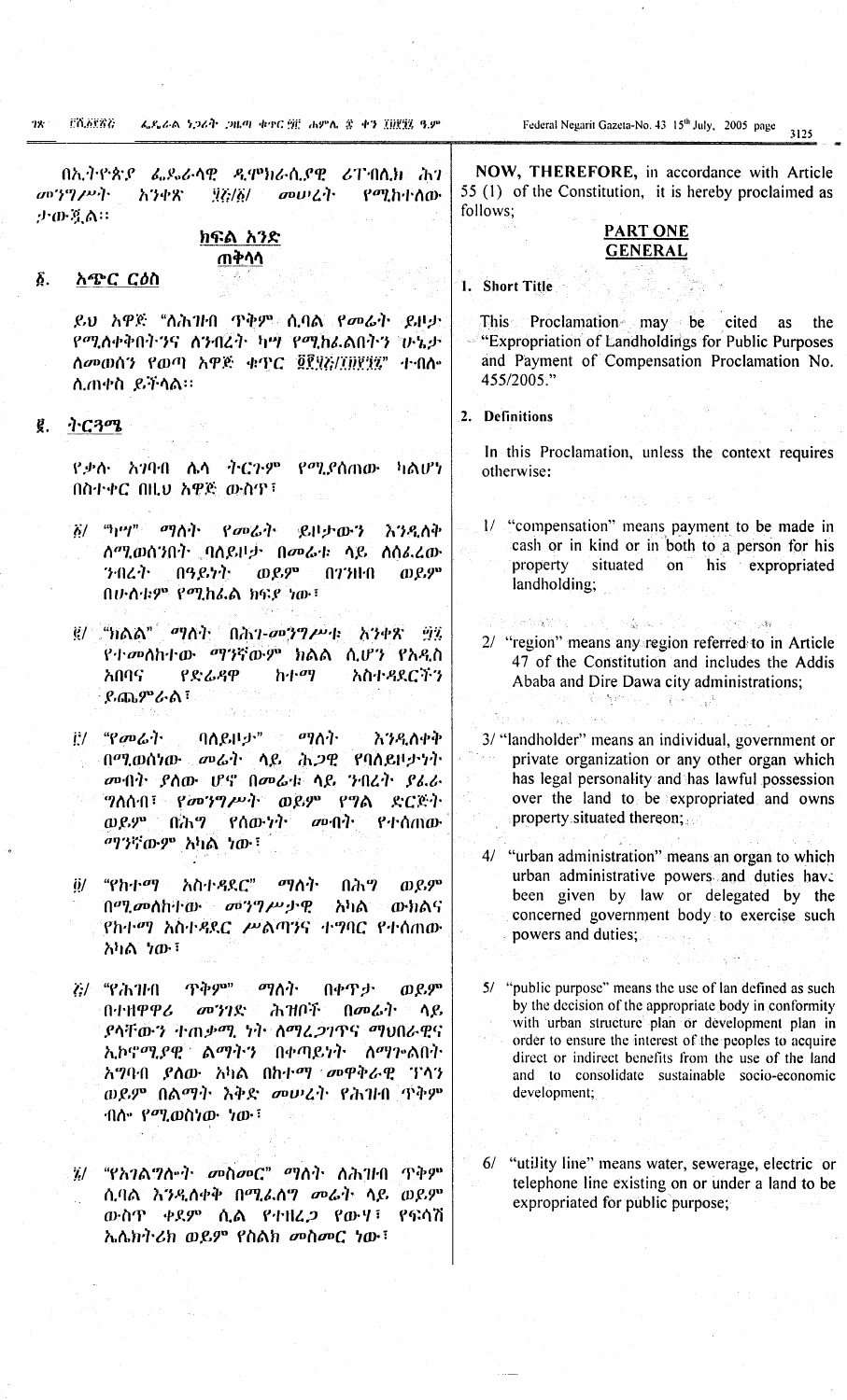19 FA.SY8%

ን/ "አስፈፃሚ *መሥሪ*ያ ቤት" ማስት በራሱ ኃይል አማካኝነት የልማት ፡ወይም በሥራ ተቋራጭ ወይም እንዲካሄዱ ሥራዎችን የሚያካሂዱ የማያደርግ የመንግሥት መሥሪያ ቤት ወይም የልማት ድርጅት ነው።

## ክፍል ሁለት የመሬት ይዞታን ስለማስለቀቅ

#### $\mathbf{r}$ . መሬት የማስስቀቅ ሥልጣን

- ለሕዝብ  $0.9<sup>p</sup>$  $Ph·l·$ ማ አስተዳደር  $\ddot{o}$ / የወረዳ ሲባል ጥቅም በግል ባለሃብቶች፤ በሕብረት ሥራ ማህበራት ወይም የተሻለ ልማት ሊካሄድበት አካሳት በሌለ•ች ይገባል ብስ *ያመነ*በትን ወይም አግባብ ባሰው የክልሉ ወይም የፌዴራል መንግሥት የበላይ **አካል ስዚ**ሁ *ዓ*ላማ እ*ንዲ*ውል የወሰነውን የገጠር ወይም የከተማ መሬት በቅድሚያ በዚህ አዋጅ *መ*ሠረት ካሣ እንዲከሬል በማድረግ የማስለቀቅ ሥልጣን አስው።
- ፪/ የዚህ አንቀጽ ንውስ አንቀጽ /፩/ ድን*ጋ*ኔ ቢኖርም በሲገዘ አዋጅና ደንብ መሠረት የገባውን ውል  $0.89$  $\sigma$ '') $\eta$  $\mu$  $\eta$ . ባለማ ክበሩ  $\omega$  /s<sup>-1</sup>: լբզ. ሰሚያካሂደው የልማት  $P$ አስፊላን. መሬት በሲዝ የተከራየ ሰው ካልተገኘ በቀር  $\mathbf{u}$ ከማሰቁ በፊትነ  $\omega$ የለ.ዝ አይወሰድበትም፡፡

#### መሬት የማስሰቀቂያ ትዕዛዝን ስስማሳወቅ  $\boldsymbol{\tilde{0}}$ .

- ፩/ የወሬዳው ወይም የከተማው አስተዳደር በዚህ አዋጅ አንቀጽ ፫ መሠረት መሬት እንዲስቀቅ ሰ.ወስን መራቱ የሚስቀቅበትን ጊዜ በመጥቀስና የካሣውን *ግምት* በመግለጽ የማስለቀቂ*ያ ትዕ*ዛዝ ስባለይዞታው በጽሁፍ ይሰጣል።
- $\sigma$ <sub> $\sigma$ </sub> $\mu$ <sup>2</sup> $\gamma$ <sup>2</sup> ፪/ በዚህ አንቀጽ አንቀጽ  $/6/$ ንዑስ <u>የቅድሚያ ማስጠንቀቂያ</u>  $2<sub>th</sub>$ የሚሰጠው በመመሪያ ይወስናል፤ ሆኖም በማንኛውም ሁኔታ ክ90 ቀናት ያነሰ ሲሆን አይችልም።
- $\omega$ <sub> $U$ </sub> $\lambda$ <sup> $\lambda$ </sup> 011.0 እንቀጽ *ን*ውስ አንቀጽ /ğ/  $i^j$ ማስጠንቀቂያ የደረሰው ባስይዞታ ካሣ ከተከራሰው ቀን ወይም ካሣውን ስመቀበል ፌቃደኛ ካልሆነ ደግሞ ካሣው እንደአግባቡ በወረዳው ወይም በከተማው አስተዳደር ስም

በዝግ የባንክ ሂሳብ ከተቀመጠበት ቀን ጀምሮ በ፤ መራቱን ስወረዳው ወይም ቀናት ውስጥ ለከተማው አስተዳደር ማስረከብ አሰበት፡፡

 $7/$ "implementing agency" means a government agency or public enterprise undertaking or causing to be undertaken development works with its own force or through contractors.

#### i<sup>an di</sup> Lej*te*r **PART TWO EXPROPRIATION OF LANDHOLDINGS**

# 3. Power to Expropriate Landholdings

- A woreda or an urban administration shall, upon  $1/$ payment in advance of compensation in accordance with this Proclamation, have the power to expropriate rural or urban landholdings for public purpose where it believes that it should be used for a better development project to be carried out by public entities, private investors, cooperative societies or other organs, or where such expropriation has been decided by the appropriate higher regional or federal government organ for the same purpose.
- $2l$ Notwithstanding the provisions of Sub-Article (1) of this Article, no land lease holding may be expropriated unless the lessee has failed to honor the obligations he assumed under the Lease Proclamation and Regulations or the land is required for development works to be undertaken by government.

#### 4. Notification of Expropriation Order

- Where a woreda or an urban administration  $1/$ decides to expropriate a landholding in accordance with Article 3 of this Proclamation, it shall notify the landholder, in writing, indicating the time when the land has to be vacated and the amount of compensation to be paid.
- 2/ The period of notification to be given i. accordance with Sub-Article (1) of this Article shall be determined by directives; provided however, that it may not, in any way, be less than ninety days.
- $3/$ Any landholder who has been served with an expropriation order in accordance with Sub-Article (1) of this Article, shall hand over the land to the woreda or urban administration within 90 days from the date of payment of compensation or, if he refuses to receive the payment, from the date of deposit of the compensation in a blocked bank account in the name of the woreda or urban administration as may be appropriate.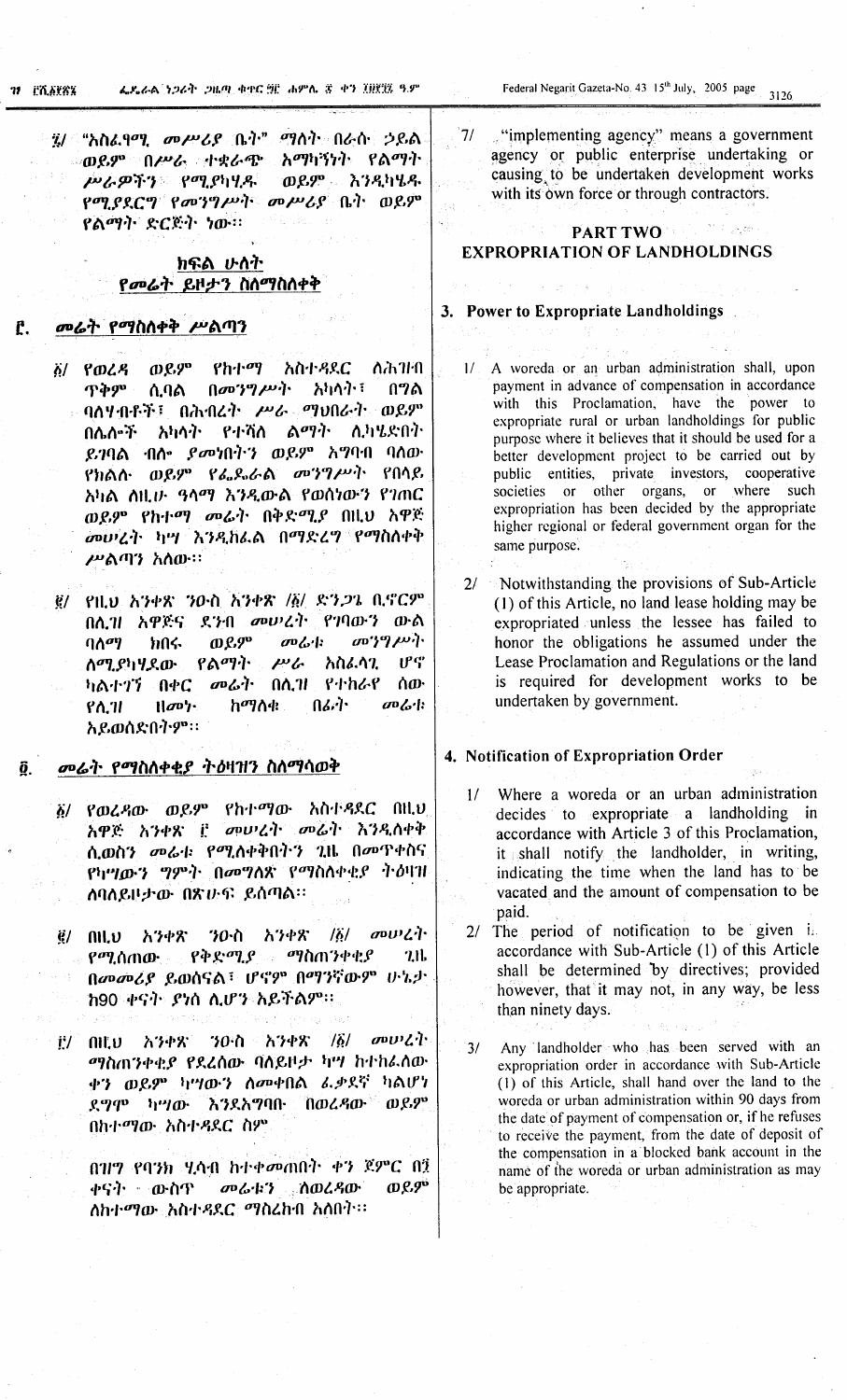- የዚህ አንቀጽ 30 ስ አንቀጽ /፫/ ድንጋጌ ቢኖርም  $\ddot{\theta}$ በሚስቀቀው *መሬት* ሳይ ሰብል፣ ቋሚ ተክል  $0.89^{\circ}$ ንብረት ከሴስ ባለይዞታው ለላ የማስለቀቂያ ትዕዛዝ በደረሰው በ፴ ቀናት ውስጥ መሬቱን ስወረዳው ወደም ስከተማው አስተዳደር ማስረከብ አስበት።
- የማስሰቀቂያ ትእዛዝ የደረሰው የመራት ባለይዞታ  $\ddot{G}$ በዚህ አንቀጽ ንዑስ አንቀጽ /i'/ ወይም /ö/ ውስጥ  $\omega$   $\omega$   $\left| \cdot \right\rangle$ ለማስረከብ በተጠቀሰው ጊዜ ፌቃደኛ ካልሆነ የወረዳው  $0.89^\circ$ የከተማው አስተዳደር መሬቱን ለመረከብ የፖሊስ ኃይል መጠቀም ይችሳል።

# ጅ. <u>የአስፈፃሚው መሥ</u>ሪያ ቤት ኃላፊነት

 $\omega \mu \nu \lambda \rho$  (k)  $\rho \sigma \eta h + h \gamma$ つへんりゃふ አስፊ.ዓሚው ይኖሩ ታል፣

- $\Delta \nu L \Phi$ የሚፈል*ገ*ውን መራትና  $\sigma$   $\omega$   $\mathbf{r}$  $\delta$ የሚገኝበትን ትክክለኛ ስፍራ የሚያሳይ መረጃ ቢያንስ ሥራው ከመጀመሩ ከአንዱ ዓመት በራት አዋጅ  $\omega$ *v* $\lambda$ <sup>1</sup>  $q_0$ ,  $\eta$ . እዘ*ጋ*ጅቶ  $(III, U)$ ሰማስለቀቅ ሥልጣን ሳሳቸው አካሳት  $\gamma$ መላክና የማስራቀድ፣
- ለተደረጉ  $\mathbf{g}/$  $\mathcal{P}$  and  $\mathcal{P}$ . 211ナギのう አንዲስቀ ባለይዞታዎች በዚህ አዋጅ መሠረት ተገቢውን ካሣ የመክራል።

# ፮. የአገልግሎት መስመሮች ስስሚነሱበት <del>ሥርዓ</del>ት

- የፌዶራል ወይም የክልል መንግሥታዊ መሥሪያ  $\delta/$ የልማት ጅርጅት ንብረት የሆነ <u>ሴት ወይም</u>  $\omega$ nan $\mathcal C$ የአገልግሎት ያረፊበት  $\omega$ የማስቀቅ ሆኖ ሲገኝ መሬቱን የሚፌልገው አካል መስመሩ የሚገኝበት ን ትክክለኛ からん በማመልክት ባለቤት ለሆነው አካል  $\omega$   $\Omega$ እንዲነሳ ጥያቄውን በጽሑፍ ያቀርባል።
- በዚህ አንቀጽ ንዑስ አንቀጽ /፩/ መሠረት ጥያቄ  $g/$ የደረሰው አካል የሚነሣውን ንብረት ስሙተካት የሚያስፌልገውን ተገቢ ካሣ በመተመን ዝርዝሩን ጥያቄው በደረሰው በ፴ ቀናት ውስጥ ለጠያቂው ይልካል።
- የአገልግሎት መስመሩ እንዲነሳስት የጠየቀው አካል  $\ddot{r}$ / 30 ስ አንቀጽ /፪/ መሠረት ግምቱ **OILD 6348** *ግምት* ាយ៊ ቀናት ውስዋ የንብረቱን በደረሰው ይክፍላል። ለባለንብራቱ ባለንብረቱ ክናየው በተፈጸመሰት በጅ ቀናት ውስጥ ካሣ የተከፈለበትን የአንልማሎት መስመር አጠናቆ በማንሳት መራቱን ይሰቃል።
- Federal Negarit Gazeta-No. 43 15th July, 2005 page  $3127$
- 4/ Notwithstanding Sub-Article (3) of this Article, where there is no crop, perennial crop or other property on the expropriated, land the holder shall hand over the land to the woreda or urban administration within 30 days from the date of receipt of the expropriation order.
- Where a landholder who has been served with  $5/$ an expropriation order refuses to handover the land within the period specified in Sub-Article (3) of (4) of this Article, the woreda or urban administration may use police force to takeover the land.

# 5. Responsibilities of the Implementing Agency

The *implementing* agency shall have responsibilities to:

- 1/ prepare detail data pertaining to the land needed for its works and send same, at least one year before the commencement of the works, to the organs empowered to expropriate land in accordance with this Proclamation and obtain permission from them; and
- pay compensation in accordance with this  $2\Gamma$ Proclamation to landholders whose holding. have been expropriated.

# 6. Procedures for removal of Utility Lines

- 1/ Where land over or under which utility lines, owned by a federal or regional government office or public enterprise, pass is to be expropriated, the body requiring the land shall submit, in writing, its request to the owner by indicating the exact location of the lines to be removed.
- The body which has received a request under  $2f$ Sub-Article (1) of this Article shall, within 30 days from receipt of such request, determine a fair compensation required to replace the lines to be removed and send details of its valuation to the requesting body.
- 3/ The body which requested the removal of utility lines, shall pay compensation to the owner within 30 days from the date of receipt of the valuation under Sub-Article (2) of this Article. The owner shall also remove the utility lines and vacate the land within 60 days from the date of receipt of compensation.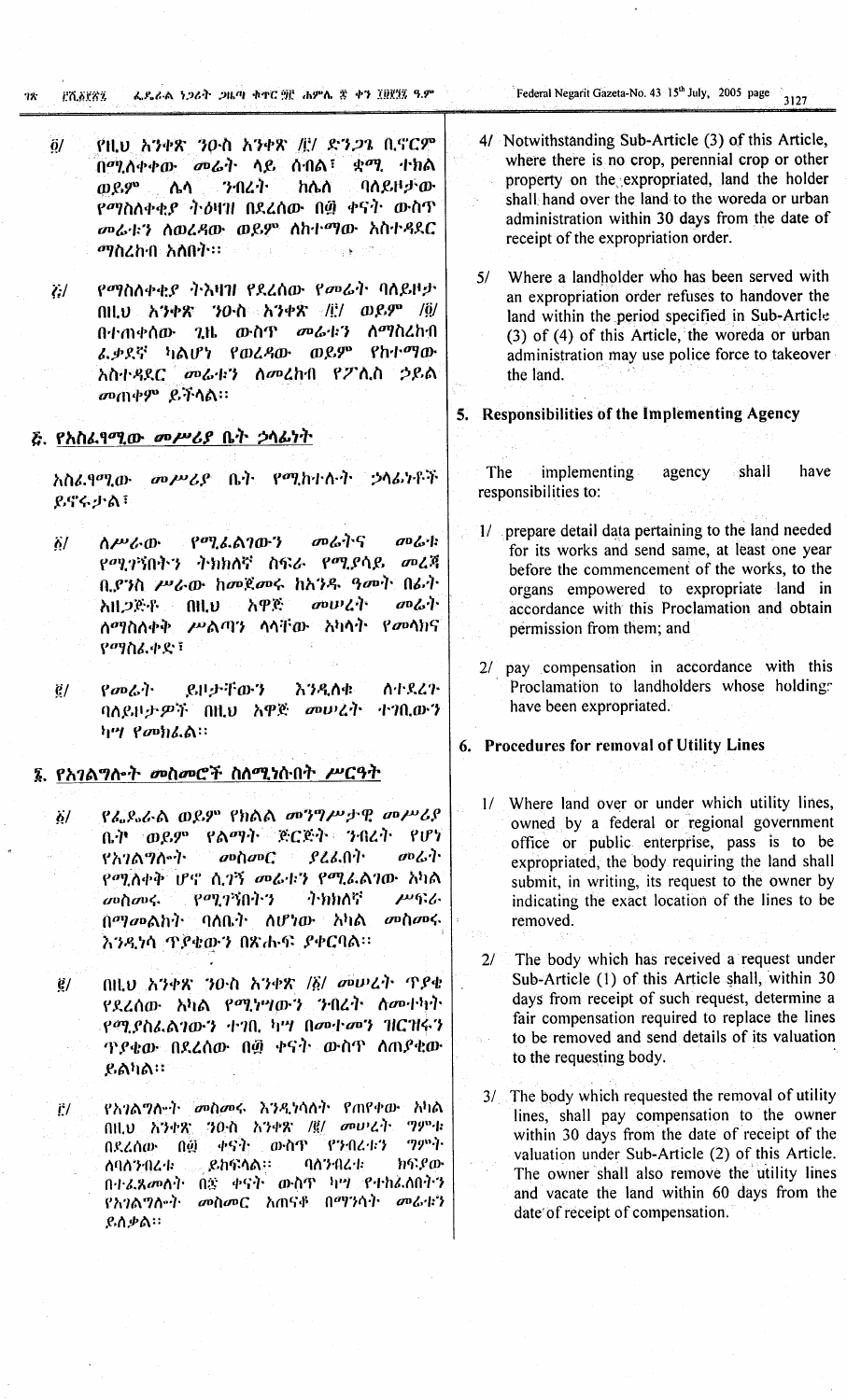ፌዴራል ነጋሪት ጋዜጣ ቁተር 90 ሐምሌ # ቀን ፲፱፻፶ ዓ.ም

## ክፍል ሦስት የካሣ አወሳሰን

#### ፯. የካሣ መሠረትና መጠን

78

።<br>የአያያ ም

- $\ddot{\delta}$ የመሬት ይዞታውን እንዲስቅ የሚደረግ ባለይዞታ  $0$ an $\mathcal{L}$ ·l: ለሚገኘው ንብረት ሳይ **እ**3ዲሁም  $0$ *a*<sup>0</sup> $\lambda$ ·k  $\phi$ ማ ማሻሻል ሳይ ሳደረገው 597 ይከፌስዋል።
- $\boldsymbol{\mu}$ በሚሰቀቀው የመሬት ይዞታ ሳይ ስሚገኝ ንብረት የሚከራል  $\mathbf{h}$ **グルマットウ** በአለበት ひちか ለመተካት የሚያስችል ይሆናል።
- $i'$ በዚህ አንቀጽ ንዑስ አንቀጽ /፪/ የተጠቀሰው ካሣ  $\Delta h \cdot l \cdot \sigma \eta$ የሚከፌለው ንዋሪ በሚሆንበት **7.H.** በማንኛውም ひりか  $P^{op}$  መለከተው ክልል ባወጣው ስታንዳርድ  $\sigma$ <sub> $\sigma$ </sub> $\mu$  $\lambda$ <sup> $\lambda$ </sup> አንዱ ክፍል የቁጠባ ቤት ሲያሠራ ከሚችል ያነሰ  $\sigma v \mathfrak{h}'$ የሰበትም።
- $\ddot{\theta}$ / በመሬት ሳይ ሰተደረገ ቋሚ መሻሻል የሚከሬል ካሣ በመሬቱ ላይ የዋለውን ገንዘብና የጉልበት ዋ*ጋ የሚ*ተካ ይሆናል።
- $\theta$  and  $\theta$  and  $\theta$  $\ddot{c}$ ክሚንኝበት  $\omega$ ራት ወደሌላ  $\sigma$  $\alpha$ . **አ**ንደንና ለ.ተክልና እንደነበረ አገልግሎት ለመስጠት ለሚችል ንብረት ንብረቱን የማንሻ፤ *የማጓጓ*ግርና መልሶ የመትክያ ወጪ የሚሽፍን ካሣ ይከራሳል።
- $i\prime$ የተሰያዩ ንብረቶች ካሣ ቀመር እና  $TC$ HC አራየወም በደንብ ይወሰናል።

#### ፰. ስስመፌናቀያ ካሣ

- ፩/ የመሬት ይዞታውን በቋሚነት እንዲለቅ የሚደረግ  $\omega_{\mathcal{L}}$  $P$ an $C$ ባለይዞታ መሬቱን እንዲለቅ ከመደረጉ በፊት በነበሩት አምስት  $9$  and  $\cdot$  is in the set of  $\cdot$ ያገኘው አማካይ ዓመታዊ ገቢ በ፤ ተባዝቶ በዚህ አዋጅ አንቀጽ ፪ ከሚክሬሰው ካሣ በተጨማሪ የመሬናቀያ ካሣ ይከራስዋል፣
- የመሬት ይዞታውን ስተወሰነ ጊዜ እንዲለቅ ሰሚደረግ  $\ddot{e}$ የዓጠር *መ*ሬት ባስይዞታ ወይም ሰወል  $m\lambda$ . ባለይዞታዎች ከመደረጉ መራቱን **እንዲለ**ቁ በፊት በነበሩት አምስት ዓመታት ያገኙት አማካይ ዓመታዊ *ገ*በ, መሬቱ እስከሚመለስ ድረስ ባለው ጊዜ ታስቦ በዚህ አዎጅ አንቀጽ ፯ መሠረት ከሚከፌሰው ካሣ በተጨማሪ የመሬናቀያ ካሣ ይከራሳቸዋል። ሆኖም ይህ ክፍያ በዚህ አንቀጽ ንዑስ አንቀጽ /፩/ መሠረት ከሚከራሰው ካግ *መ*ብሰጥ የስበትም።

## **PART THREE** DETERMINATION OF COMPENSATION

#### 7. Basis and Amount of Compensation

- 1/ A landholder whose holding has been expropriated shall be entitled to payment of compensation for his property situated on the land and for permanent improvements he made to such land.
- The amount of compensation for property  $2l$ situated on the expropriated land shall be determined on the basis of replacement cost of the property.
- $3/$ Where the compensation referred to under Sub-Article (2) of this Article is payable to an urban dweller, it may not, in any way, be less than the current cost of constructing a single room low cost house in accordance with the standard set by the concerned region.
- $4/$ Compensation for permanent improvement to land shall be equal to the value of capital and labour expended on the land.
- $5/$ The cost of removal, transportation and erection shall be paid as compensation for a property that could be relocated and continue its service as before.
- 6/ Valuation formula for determining compensation for various properties and detail prescriptions applicable there to shall be provided for by regulations.

#### 8. Displacement Compensation

- $1/$ A rural landholder whose landholding has been permanently expropriate shall, in addition to the compensation payable under Article 7 of this Proclamation, be paid displacement compensation which shall be equivalent to ten times the average annual income he secured during the five years preceding the expropriation of the land.
- $2/$ A rural landholder or holders of common land whose landholding has been provisionally expropriated shall, in addition to the compensation payable under Article 7 of this Proclamation, be paid until repossession of the land, compensation for lost income based on the average annual income secured during the five years preceding the expropriation c<sup>o</sup> the land; provided, however, that such payment shall not exceed the amount of compensation payable under Sub-Article (1) of this Article.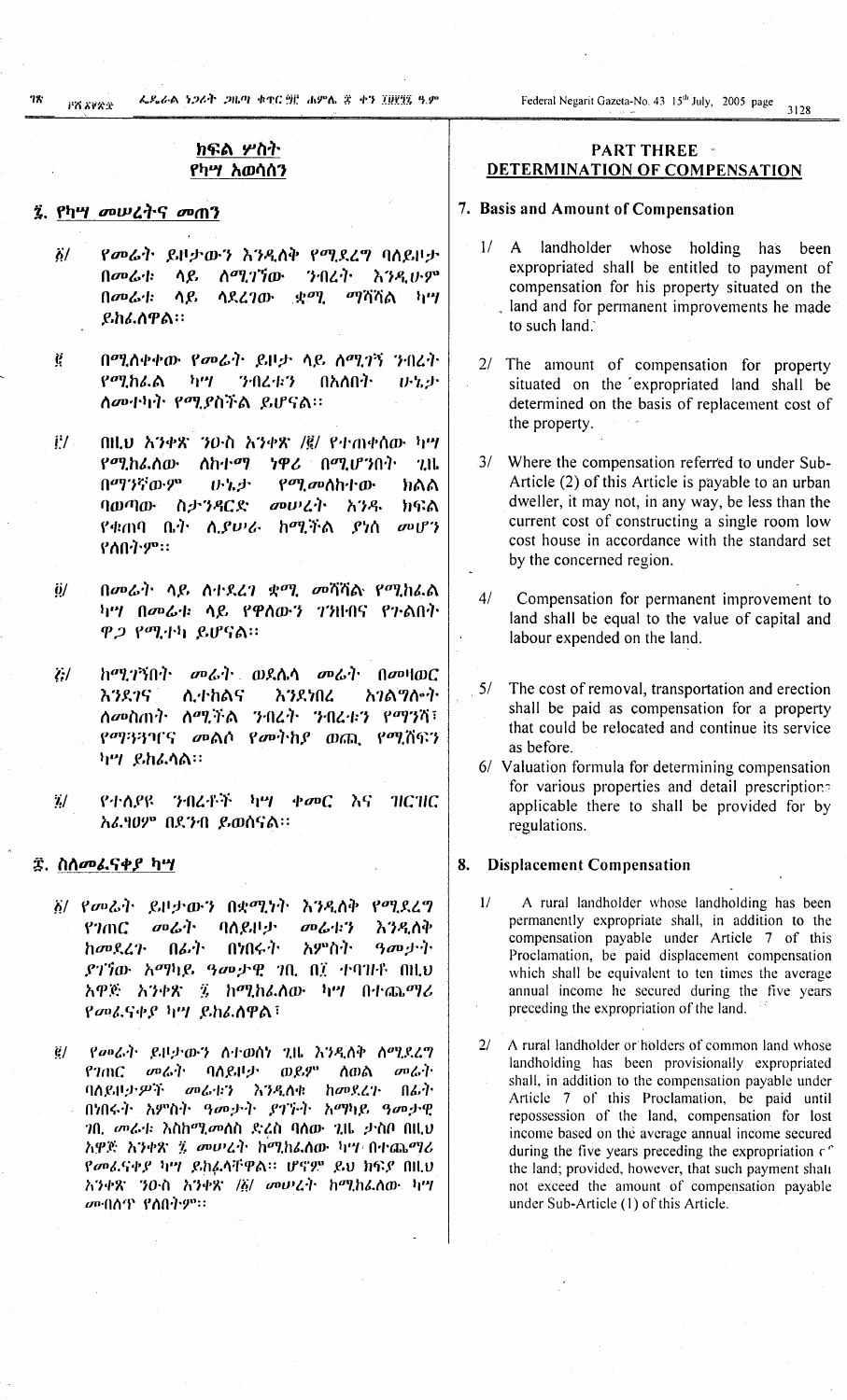ፌዴራል ነጋሪት ጋዜጣ ቁተር ፵፫ ሐምሌ ፩ ቀን ፲፱፻፶ ዓ.ም 72 **EK.SYRD** 

- <u>it/ ተመጣጣኝ 7በ. የሚያስገኝና በቀሳሱ ሲ</u>ታረስና ምርት ሲያስገኝ የሚችል ተተኪ መሬት ሰባለይ ዞታው የተገኘለት መሆኑን የወረዳው አስተዳደር ሲያፈጋግጥ፤ በዚህ አንቀጽ ንዑስ አንቀጽ /፩/ እና /e/ የተጠቀሰው ክፍያ ባለይዞታው መራቱን እንዲ ለቅ ከመደረጉ በፊት በነበሩት አምስትዓመታት ያገ ኘው አማካይ *ዓመታዊ ገ*ቢውን የሚያህል ብቻ ይሆናል።
- በዚህ አዋጅ መሠረት የመሬት ይዞታውን እንዲሰቅ  $\ddot{\theta}$ / ለተደረገ የከተማ ነዋሪ ሰንበረቱ ከሚከራስው ካሣ  $0.1 \text{ GeV}$ 
	- $U/$  መጠካ በከተማው አስተደደር የሚወሰን የመኖሪያ ቤት መሥሪያ ምትክ የኩተማ መራት ይሰጠዋል፤
	- ለ/ የፌረሰው የመኖሪያ ቤት የአንዱ ዓመት ኪራይ ግምት ተሰልቶ የመሬናቀያ ካግ ይከሬስዋል ወይም የከተማው አስተዳደር ንብረት የሆነ ተመጣጣኝ ለአንዱ ዓመት ያስኪራይ እንዲኖርበት  $0.9<sup>+</sup>$ ደሰጠዋል።
- ሯ/ የፌረሰው ቤት የመሥሪያ ቤት ከሆነ በዚህ አንቀጽ ንዑስ አንቀጽ /፬/ የተደነገገው በተመሳሳይ ሁኔታ ተፈፃሚ ይሆናል።
- በሲዝ የተሰጠን መሬት የሲዝ ዘመኑ ከማሰቁ በራት  $\frac{d}{dx}$ አንዲስቀቅ ማድረግ አስራሳጊ ሆኖ ሲገኝ በዚህ አዋጅ አንቀጽ ፯ እና በዚህ አንቀጽ መሠ ሬት ከሚከራሰው ካሣ በተጨማሪ የሲዝ ባለይዞ ታው ሰቀረው የሲዝ ዘመን የሚጠቀምበት ተመ ጣጣኝ ምትክ መራት ይሰጠዋል፡፡ በምትክንት የሚሰጠው መራት ኪራይ ከተሰቀቀው *σ*Φራት ኪራይ ያነስ ከሆነም መራቱን ሬዘም ላለ ጊዜ እን ዲጠቀምበት በማድረግ ይካካስለታል፡፡ ወይም ባለ ይሁታው መራቱን መሬከብ ከራስን የቀረው የሲዝ ዘመን ኪራይ ተሰልቶ እንዲመስስስት ይደረጋል፡፡
- $\ddot{y}$ / በዚህ አንቀጽ መሠረት የሚከራሰው የመራናቀያ ካሣ ዝርዝር አራፃወም በደንብ ይወስናል።

# ፱. ንብረት ስለመገመት

- መሬት ላይ  $\gamma$ <sup> $\gamma$ </sup>  $\delta/$ አንዲስቀቅ  $0^\text{op}.$ ለግ ንብረት ካሣ የሚወጣውን አገር አቀፍ ቀመር መሠረት በማድረግ ብተ*መ*ሳከረሳቸው የግል ወይም የመንግሥት ተቋማት ወይም ግለሰብ «አማካሪዎች ይገመታል።
- በዚህ አንቀጽ ንውስ አንቀጽ /፩/ መሠረት የካሣውን  $\ddot{e}$ መጠን ስመገመት የሚቻልበት አቅም መሬጠሩን የፌዴራል ን ዳዮች ሚኒስቴር አንባብ ካሳቸው የፌዴራስና  $\omega$ ካ'ነግ $\mu$ ካት አካላት  $2C$ የክልል አስኪያፈ*ጋግ*ጥ ንብረት  $(1$ *an ani*<sub>li</sub>n $C$ ድረስ በሚቋቋሙ ኮሚቴዎች እና በዚህ አዋጅ አንቀጽ /ጀ/ መሠረት በአገልግሎት መስመር ባለቤት ይሆናል።

Federal Negarit Gazeta-No. 43 15<sup>th</sup> July, 2005 page 3129

- $3/$ Where the woreda administration confirms that a substitute land which can be easily ploughed and generate comparable income is available for the land holder, the compensation to be paid under Sub-Articles (1) and (2) of this Article shall only be equivalent to the average annual income secured during the five years preceding the expropriation of the land.
- $4/$ An urban landholder whose landholding has been expropriated under this Proclamation shall:
	- a/ be provided with a plot of urban land, the size of which shall be determined by the urban administration, to be used for the construction of a dwelling house; and
	- b/ be paid a displacement compensation equivalent to the estimated annual rent of the demolished dwelling house or be allowed to reside, force of charge, for one year in a comparable dwelling house owned by the urban administration.
- $5/$ Where the house demolished is a business house, the provisions of Sub-Article (4) of this Article shall, mutatis mutandis apply.
- 6/ When an urban land lease holding is expropriated prior to its expiry date, the lease holder shall, in addition to the compensation referred to under Article 7 of this proclamation and this Article, be provided with a similar plot of land to use it for the remaining lease period. The leaseholder shall also be allowed to use the new plot of land for a longer period if its rent is less than the former land, or the holding did not want take the Land he can take the remain rant payment.
- $7/$ The detail prescriptions applicable  $t_{\Omega}$ compensation payable under the Article shall be provided for by regulations.

#### 9. Valuation of Property

- 1/ The valuation of property situated on land to be expropriated shall be carried out by certified private or public institutions or individual consultants on the basis of valuation formulaadopted at the national level.
- 2/ Until such time that the Ministry of Federal Affairs, in consultation with the appropriate federal and regional government organs, ascertains the creation of the required capacity to make valuation of property as specified under Sub-Article (1) of this Article, such valuation shall be carried out by committees to be established in accordance with Article (10) of this Proclamation and owners of utility lines in accordance with Article (6) of this Proclamation.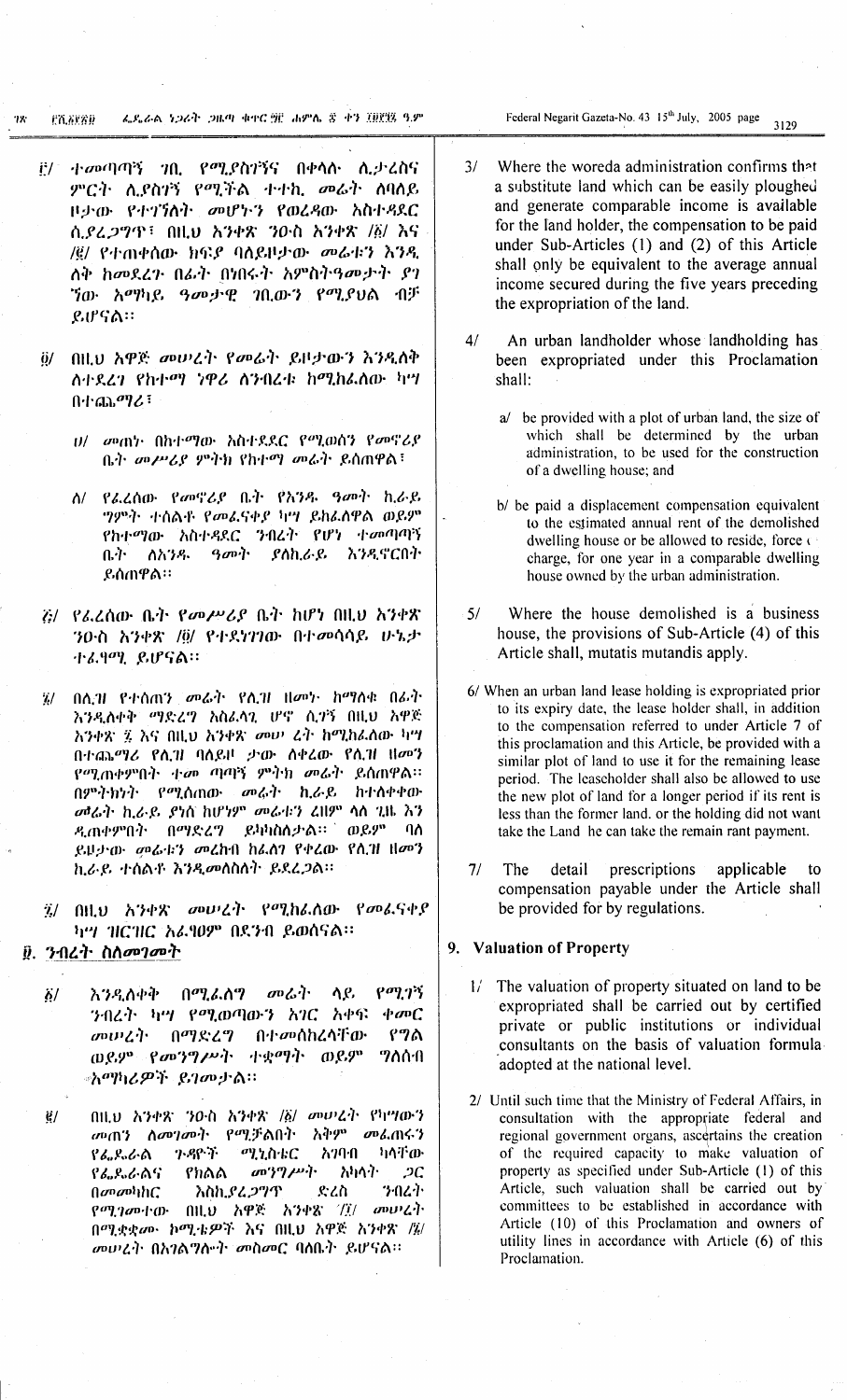PK SYM 78. ፌዴራል ነጋሪት ጋዜጣ ቁቀር 90 ሐምሌ \$ ቀን ፲፱፻፶ ዓ.ም

Federal Negarit Gazeta-No. 43-15<sup>th</sup> July, 2005 page 3130

#### $\tilde{I}$ . የንብረት ገማች ኮሚቴዎች

- ፩/ የሚሰቀቀው *መ*ሬት የሚገኘው በገጠር ሲሆን 学ብረቱ  $\mathbf{P}^{\sigma}$ ?  $\mathbf{P}^{\sigma}$ የወረዳው አስተዳደር በሚያቋቁመውና  $4.70 \text{.}$  $\omega$ <sup>0</sup>. ያላቸው ከአምስት **ያልበስ**ጡ አባሳት  $90 - 7$  $h^{q}$ ይሆናል።
- ፪/ የሚለቀቀው መራት የሚገኘው በከተማ ውስጥ ሲሆን  $\frac{\rho}{\rho}$ .  $\frac{\rho}{\rho}$ ろのわた የከተማው አስተዳደር በሚያቋቁመውና ተገቢው መያ ያሳቸው አባላት በሚገኙበት ኮሚቴ ይሆናል፡፡
- il/ ከሚለቀቀው መራት የሚነሳው ንብረት የተለየ አውቀትና ልምድ የሚጠይቅ ን በረት ሲሆን ወይም  $\mathcal{C}^{a}$ ?  $\mathcal{C}^{a}$   $\mathcal{C}^{b}$ የወረዳ የክተማው አስተዳደር የሚሰይማቸው ባለሙያዎች በሚገኙበት የተሰየ ኮሚቴ ይሆናል፡፡
- $\ddot{\theta}$ / በዚህ አንቀጽ መሠረት የሚቋቋሙት የንብረት ንማች ከሚቴዎች ሥራቸውን የሚያከናውኑበት የአሠራር ሥሬርዓት በመመሪያ ይወሰናል።

#### $\overline{16}$ . <u>ካሣን አስመልክቶ ስለሚቀርብ አቤቱታና ይግባኝ</u>

- $\delta/$   $020C$  $\mathcal{P}$  and  $\mathcal{P}$ . 冗 えのホット ሰማ አስተዳደራዊ አካል ባልተቋቋመባቸው ከተሞች የካሣ መጠንን አስመልክቶ አቤቱታ የሚቀርበው ሥልጣን ሳስው መደበኛ ፍርድ ቤት ይሆናል።
- $\ddot{e}$ የከተማ መሬት ይዞታውን እንዲለቅ የሚደረግ ባለይዞታ < የተወሰነለትን  $P<sub>1</sub>$  $\cdot$  $\cdot$  $\cdot$  $\omega$  and  $\gamma$ በሚመለከት ቅር ከተሰኘ አቤቱታውን በከተማው አስተዳደር ስተቋቋመው የመራት ነክ አቤቱታ ሰማ. አስተዳደራዊ አካል ሲያቀርብ ይችላል፡፡
- i!/ በዚህ አንቀጽ ንዑስ አንቀጽ /፪/ የተጠቀሰው አካል የሚቀርብለትን አቤቱታ ከመረመረ በኋላ ክልስ በሚያወጣው  $\omega \omega \mathcal{L}$ በሚወሰነው አጭር  $2<sub>th</sub>$ ውስጥ ውሳኔ ይሰጣል ፣ የሚሰጠውን ውሳኔ ስተክራካሪ ወገኖች በጽሁፍ ያሳው ቃል።
- $\frac{1}{6}$ ö/  $01LU = \lambda 348$ ንውስ አንቀጽ  $\lambda$ <sup>c</sup> /i'/ መሠረት በተሰጠው ውሳኔ ላይ ቅር የተሰኘ ተከራካሪ ወገን እንደአግባቡ ለመደበኛው ይግባኝ ሰማ. ፍርድ ቤት ወይም ስከተማ ነክ ጉዳዮች ይግባኝ ሰሚ ፍርድ ቤት ውሳኔው ከተሰጠበት ቀን አንስቶ በ፴ ቀናት ውስጥ ይግባኝ ማቅረብ ይችሳል። ፍርድ ቤቱ የሚሰጠው ውሳኔም የመጨረሻ ይሆናል።

# 10. Property Valuation Committees

- $1/$ Where the land to be expropriated is located in a rural area, the property situated thereon shall be valued by a committee of not more than five experts having the relevant qualification and to be designated by the woreda administration.
- $2/$ Where the land to be expropriated is located in an urban center, the property situated thereon shall be valued by a committee of experts having the relevant qualification and to be designated by the urban administration.
- $3/$ where the property situated on a land to be expropriated requires specialized knowledge and experience, it shall be valued by a separate committee of experts to be designated by the woreda or the urban administration.
- 4/ The working procedures for the committees established in accordance with this Article shall be determined by directives.

#### $11.$ Complaints and Appeals in Relation 20 Compensation

- 1/ In rural areas and in an urban center where an administrative organ to hear grievances related to urban landholding is not yet established, a complaint relating to the amount - of compensation shall be submitted to the regular court having jurisdiction.
- Where the holder of an expropriated urban  $2l$ landholding is dissatisfied with the amount of compensation, he may lodge his complaint to the administrative organ established by the urban administration to hear grievances related to urban landholdings.
- $3/$ The organ referred to in Sub-Article(2) of this Article shall examine the compliant and give its decision within such short period as specifient by directives issued by the region and communicate its decision to the parties in writing.
- 4/ A party dissatisfied with a decision rendered in accordance with Sub-Article  $(1)$  and  $(3)$  of this Article may appeal, as may be appropriate, to the regular appellate court or municipal appellate court within 30 days from the date of the decision. The decision of the court shall be final.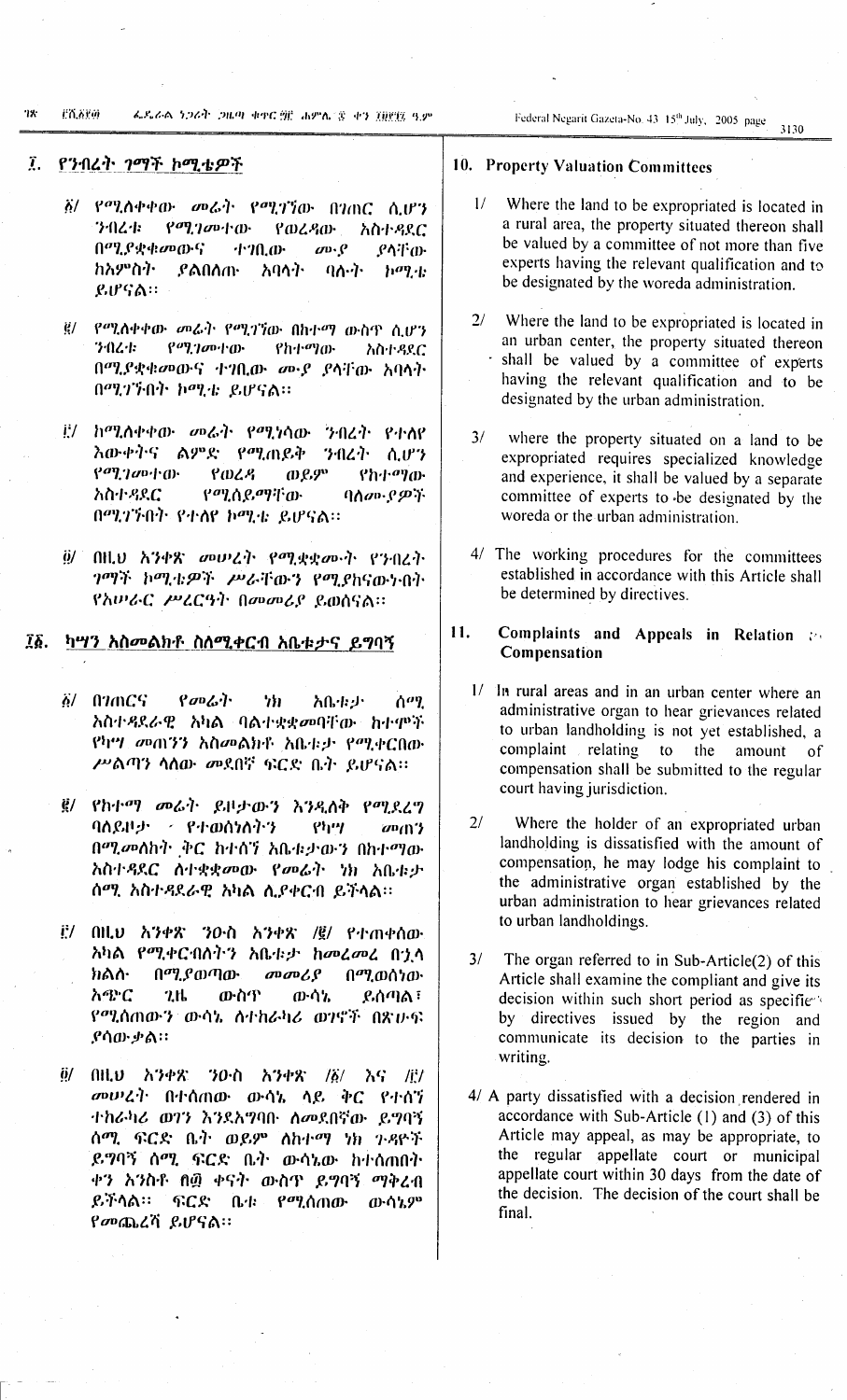- $\mathcal{E}/$  በዚህ አንቀጽ ንዑስ አንቀጽ /፬/ የተመሰከተው የይማባኝ ማቅረቢያ  $2<sub>th</sub>$ *እመ*ልካቹ ይማባኝ ሲጠይቅ የውሳኔውን ግልባጭ አዘጋጅቶ ሰመስ ጠት የሚወስደውን ጊዜ አይጨምርም።
- $\ddot{a}$  all b  $\ddot{b}$  3  $\theta$  and  $\ddot{b}$  3  $\theta$  and  $\ddot{b}$  and  $\ddot{b}$  and  $\ddot{b}$  and  $\ddot{b}$  and  $\ddot{b}$  and  $\ddot{b}$  and  $\ddot{b}$  and  $\ddot{b}$  and  $\ddot{b}$  and  $\ddot{b}$  and  $\ddot{b}$  and  $\ddot{b}$  and  $\ddot{b}$  a የሚያቀርብ የመሬት ይዞታ ማስሰቀቂያ ትእዛዝ የደረሰው ባስይዞታ ይማባኙ ሊታይለት የሚችለው አንዲስቀቅ ትእዛዝ የተሰጠበትን መሬት ስከተማው ወይም ስወረዳው አስተዳደር የሚያረጋግጥ ሰነድ ከይግባኝ *ማ*ስረክቡ'ን አቤቱታው *ጋ*ር አያይዞ ካቀረበ ብቻ ይሆናል።
- i/ የካሣ መጠንን አስመልክቶ በሚቀርብ አቤቱታ ምክንያት የመሬት ማስለቀቅ ውሳኔ አሬጻጸም መዘግየት አይችልም።

### ክፍል አራት <u>ልዩ ልዩ ድን*ጋጌዎ*ች</u>

፲፪. የፌዶራል ጉዳዮች ሚኒስቴር ሥልጣንና ተግባር

የፌዶራል ጉዳዮች ሚኒስቴር ይህን አዋጅ በማስራጸም ረገድ የሚከተሉት ሥልጣንና ተግባራት ይኖሩታል፡፡

- δ/ የአዋጁ ድን*ጋጌዎች* በሁሉም ክልሎች መከበራ ቸውን ይከታተላል፣ ያረጋግጣል፣
- ፪/ ክልሎች አዋጁን ለማስፌጸም እንዲችሉ የቴክኒክና የአቅም ግንባታ ድጋፍ ያደርጋል፣
- i!/ በዚህ አዋጅ መሠረት ለሚወሰን ካሣ አገር አቀፍ አማባብ ካላቸው ሌለ•ች የአተማመን  $\phi$  and  $\phi$  $\left(\left| \rho v \right|\right)^2$  $\sigma$ <sup>2</sup>/<sup>2</sup>/ $\mu$ <sup>1</sup>: አካሳት  $2C$ የፌዴራል አዘጋጅቶ ሰሚኒስትሮች ምክር ቤት በማቅረብ ያዐድቃል።

#### የወረዳው የከተማ አስተዳደሮች ኃላፊነት ÎΓ.

የወረዳና የከተማ አስተዳደሮች ይህን አዋጅ በማስ ራጸም ሬገድ የሚከተሉት ኃላፊነቶች ይኖሯቸዋል፣

*፟ል/ መሬት እንዲ*ስቁ ስተደረጉ ባለይዞታ*ዎች* በዚህ አዋጅ መሠረት ተገቢውን ካሣ የመክራል ወይም አንዲከሬል የማድረግና አቅም በሬቀደ መጠን የመልሶ ማቋቋም ድጋፍ የማድረግ፣

Federal Negarit Gazeta-No. 43 15th July, 2005 page  $3131$ 

- $5/$ The period specified in Sub-Article (4) of this Article for submitting an appeal shall not include the time taken to provide the appellant with a copy of the decision.
- An appeal submitted, pursuant to Sub-Article  $6/1$ (4) of this Article, by any landholder served with an expropriation order may be admitted only if it is accompanied with a document that proofs the hand over of the land to the urban or woreda administration.
- $7/$ The execusion of an expropriation order may not be delayed due to a complaint regarding the amount of compensation.

## **PART FOUR MISCELLANEOUR PROVISIONS**

## 12. Powers and Duties of the Ministry of Federal **Affairs**

With respect to the implementation of this Proclamation, the Ministry of Federal Affairs shall have the powers and duties to:

- 1/ follow up and ensure that the provisions of this Proclamation are complied with in a regions;
- $2<sup>1</sup>$ give technical and capacity building support to regions so that they will be able to implement this Proclamation;
- prepare, in collaboration with other relevant  $3/$ organs of the Federal Government, national valuation formula for the determination of compensation payable under this Proclamation and submit same to the Council of Ministers for approval.
- $13.$ **Responsibilities**  $of$ Woreda and Urban **Administrations**

With respect to the implementation of this Proclamation woreda and urban administrations shall have the responsibilities and duties to:

1/ pay or cause the payment of compensation to holders or expropriated land in accordance with this Proclamation, and provide them with rehabilitation support to the extent possible.